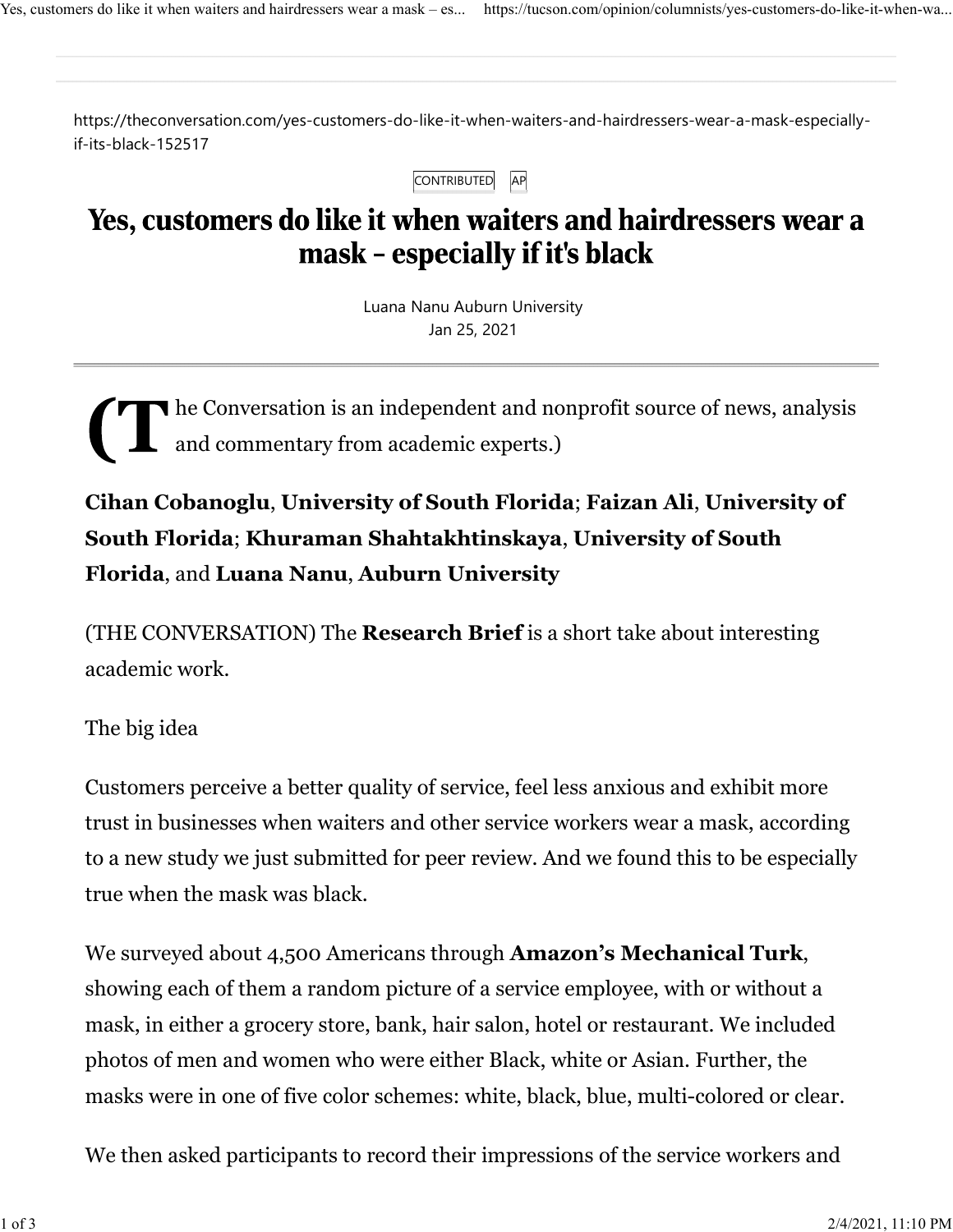subsequent perceptions, emotions and behavior. Yes, customers do like it when waiters and hairdressers wear a mask – es... https://tucson.com/opinion/columnists/yes-customers-do-like-it-when-wa...

We found that customers consistently expected higher quality of service from workers who wore masks compared to employees who weren't wearing face coverings. We also found that participants tended to become less anxious when they saw a service person with a mask.

Interestingly, we found that the color of the mask worn made a difference. People who wore black masks got the highest ratings, followed by white, multi-colored and blue. The clear mask – even though it allows customers to actually see facial expressions – was rated the lowest by respondents.

While we didn't ask participants about their political leanings, we did learn where they reside. And we found that those based in the West had the most positive reaction to mask-wearing, followed, in order, by people in the Southwest, Northeast, Southeast and Midwest.

We found no meaningful differences in terms of the respondents' age, race or educational level.

## Why it matters

President Joe Biden's first acts as president included requiring masks be worn on all federal property and on planes and trains, and most businesses already expect their employees to wear face coverings while working. While the primary reason for this is to mitigate the spread of the coronavirus and protect workers, little is known about how mask-wearing can affect customer perceptions of service quality.

Wearing a mask in Asian cultures has been a socially accepted practice for years. In the United States, however, wearing a mask became common only last year as the pandemic worsened in the spring. The practice remains controversial among some people who claim it violates their civil liberties or isn't actually